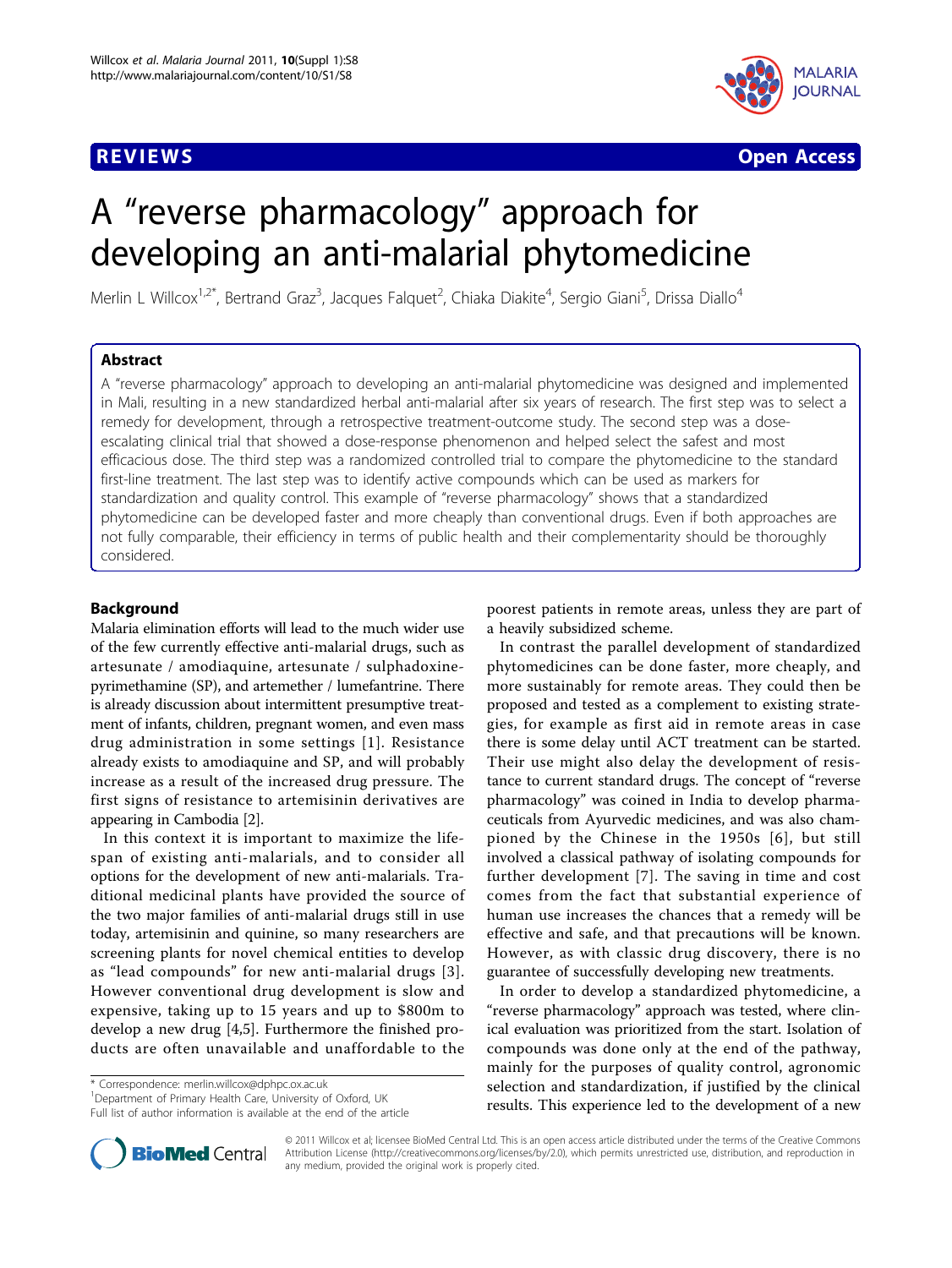anti-malarial phytomedicine from a traditional herbal remedy, namely Argemone mexicana decoction, which is in the process of being approved in Mali. The regulatory requirements for herbal medicines are completely different to those for new drugs. It should be emphasized that the primary objective of the project described here was not to develop new drugs, but to improve the utilization of herbal medicines, which are already in use. All the clinical studies described below were reviewed and approved by the Ethics Committee of the Institut National de Recherche en Santé Publique (INRSP) in Mali. This process took six years and cost about 400,000 Euros.

The research project is described here as it actually happened. Some aspects are reviewed in the discussion section, as with the benefit of hindsight some procedures might be improved. The hope is that this paper may help others who are interested in conducting a similar process (developing phytomedicines, perhaps for other indications) through a clear report of what was planned, what was opportunistically added – and what was obtained.

# Stage 1: Selection of a herbal remedy

The classical way of identifying medicinal plants for further research is through ethnobotanical studies. Yet conventional ethnobotanical studies rarely involve clinicians. They could and should provide much more clinical information if the ultimate goal is to know which one, among numerous treatments for a given ailment, has the best effects [[8\]](#page-9-0). Although identification of the plants is usually of a good standard, definition of the diseases which they treat is not. There is rarely sufficient questioning about the observed patient status and progress, perceived efficacy and limitations of the remedies, and whether these are indeed the "treatment of choice". Many plants are "supposed" to be good for one disease or another, but are not actually the preferred treatment used in everyday life. In order to circumvent these problems, Graz et al developed a new method called a "Retrospective Treatment Outcome Study" (RTO) [[9\]](#page-9-0). This simply adds two essential elements to the ethnobotanical method: clinical information and statistical analysis. Clinical information is collected retrospectively on the presentation and progress of a defined disease episode. Treatments and subsequent clinical outcomes are analysed to elicit statistically significant correlations between them. Such an approach requires a large sample if the number of different treatments is high. This method makes it possible to identify the remedy which has the highest statistical correlation with reported clinical recovery. The hypothesis is that this correlation is a marker of effectiveness, which can then be further tested in a prospective clinical study of the selected remedy. It was also hypothesized that if a treatment is often associated with failure, this is a marker of ineffectiveness.

In the RTO, the first step was to understand local concepts and terms for diseases. The aim was to maximize the chances that the respondents were giving information about the disease of interest to researchers. For uncomplicated malaria, the definition was "fever with no other obvious cause during the rainy season" and for severe malaria, it was "fever with convulsions or loss of consciousness during the rainy season" [\[10\]](#page-9-0). In Mali, these correspond to the local Bambara terms "soumaya" and "kono" respectively. Of course these are not very precise, but they are the same definitions as those used for presumptive treatment [[11\]](#page-9-0), and the best that can be done retrospectively, when blood tests are impossible.

The second step was to choose a representative random sample of households in the study area (by cluster sampling), and to ask in each whether anyone has had the disease of interest in the recent past. The timing was at the end of the malaria season (for example in Mali the rains begin in July and the perfect time for such a study would be in November - December). For uncomplicated malaria, a recall time of two weeks was used (as this is a common event, and there is a risk that information will be inaccurate if the recall period is too long) [[10\]](#page-9-0). For severe malaria (which is rarer and more dramatic, so more likely to be remembered) a recall period of six months was used. The sample size was determined on the basis of the estimated prevalence of malaria in the area, and the estimated number of different treatments (from previous information).

The third step, if a respondent had had the condition of interest, was to ask in detail what treatments they had taken, in what order, at what stage they had recovered from their illness and if the cure was complete or with sequelae. In this way it was possible to understand what treatments patients were actually using in real life and with what results.

In Mali, use of this method resulted in a database of treatments taken for malaria cases in 952 households. The analysis was an iterative process performed with the help of a statistician, starting with a test of correlation between reported clinical outcome and the plant used. Since in some cases recipes contained more than one plant, a second step was to adjust for this in the analysis, in an attempt to determine whether individual components were associated with clinical outcomes. From the 66 plants used for the treatment of malaria in the two districts studied in Mali, alone or in various combinations, the one associated with the best outcomes was a decoction of Argemone mexicana (Table [1](#page-2-0)). The clinical outcomes were not better when it was used in combination [[12\]](#page-9-0). This remedy was selected for further study.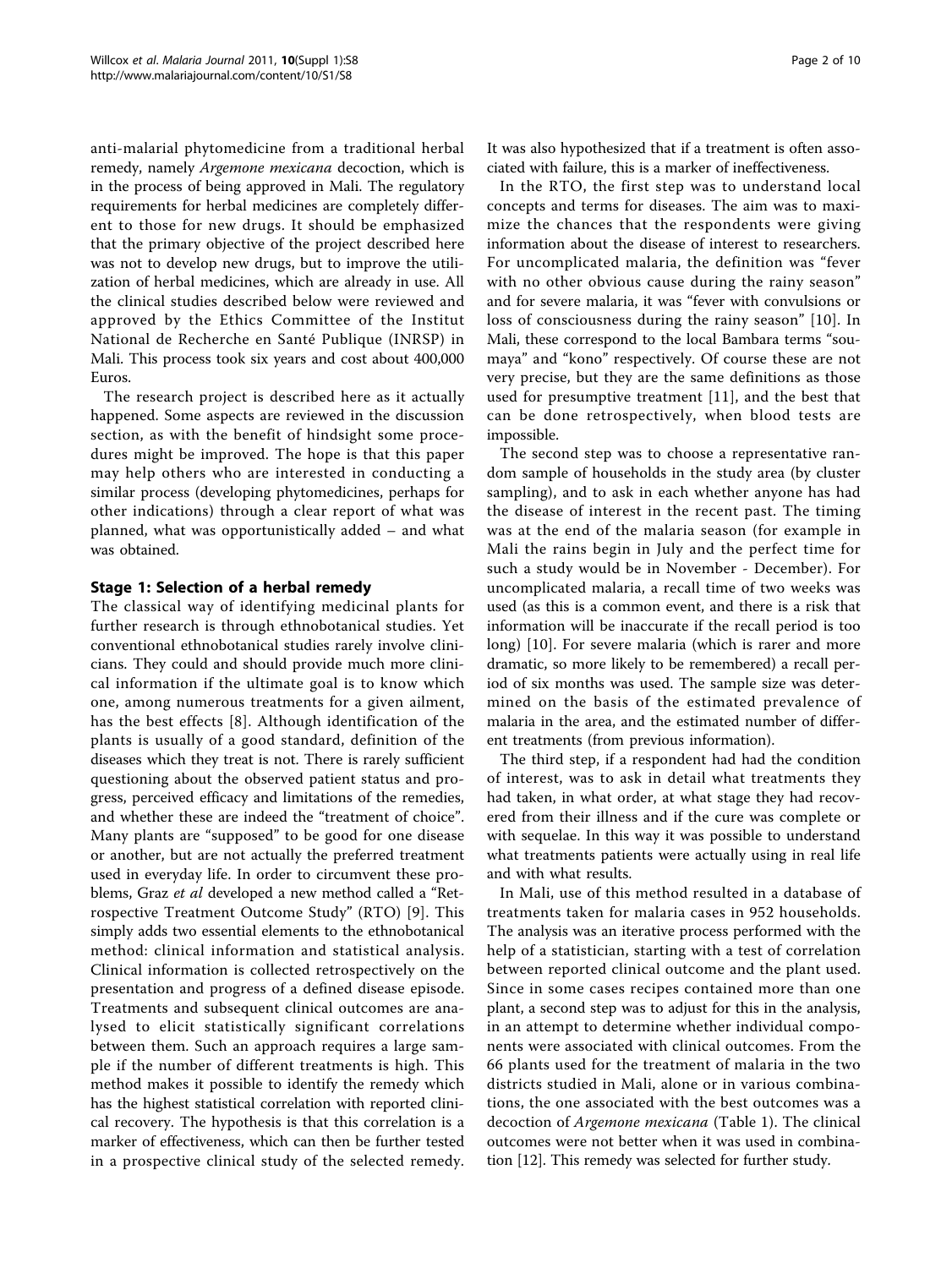| Plant                               | Preparation                | No of cases<br>reporting use | No of cases reporting<br>clinical recovery | No of<br>treatment<br>failures | Correlation with<br>clinical recovery |            | (95% CI) P (Fisher)  |
|-------------------------------------|----------------------------|------------------------------|--------------------------------------------|--------------------------------|---------------------------------------|------------|----------------------|
| Argemone mexicana<br>(Papaveraceae) | Aerial parts<br>decoction  | 30                           | 30                                         |                                | 100%                                  | $(88-100)$ | NA (best<br>results) |
| Carica papaya                       | <b>Leaves</b><br>decoction | 33                           | 28                                         |                                | 85%                                   | $(68-95)$  | 0.05                 |
| Anogeissus leiocarpus               | <b>Leaves</b>              | 33                           | 27                                         |                                | 82%                                   | $(64-93)$  | 0.03                 |

<span id="page-2-0"></span>Table 1 Sample results from the RTO study for the three most promising plants (the full table included 66 plants in total)

\*(Number with and without clinical recovery compared to the plant with best results.

At this stage, there was the opportunity to test some of the plants for their anti-malarial activity in vitro (Table 2). Argemone mexicana had the best activity in vitro, both for the extracts in polar solvents and the aqueous decoction [[12\]](#page-9-0) The IC50 of the methanol extract was 1.0 μg/ml, which is of the same order as the ethanolic extract of Artemisia annua[[13](#page-9-0)].

Before proceeding to clinical studies, it is important to establish that the remedy is safe. WHO guidelines [\[14](#page-9-0)] state that: "If the product has been traditionally used without demonstrated harm, no specific restrictive regulatory action should be undertaken unless new evidence demands a revised risk-benefit assessment." WHO maintains the position that there is no requirement for pre-clinical toxicity testing; rather that evidence of traditional use or recent clinical experience is sufficient [\[15](#page-9-0)]. Indeed often the same plants are traditionally used both as a food and as a medicine [[16](#page-9-0)], and no toxicological tests are required for foods, which are usually consumed in greater quantities than medicines. Pre-clinical toxicity testing is only required for new medicinal herbal products which contain herbs with no traditional history of

use. Therefore, if preliminary field studies (such as the RTO study) have shown that the preparation is of common and ancient use, with no known important side effects, toxicological studies are unnecessary [[17\]](#page-9-0).

The literature was searched extensively [[18\]](#page-9-0) to see whether the safety of the remedy had already been established in previous studies. The aim was to find studies of the same plant part, using a similar extraction method, to answer the following questions:

1. Are there any reports of human toxicity associated with ingestion of the plant? If so, which part of the plant, in what preparation, at what dose, and what were the consequences?

2. Have any laboratory studies of toxicity been carried out on the relevant preparation of the plant? If so, what did the results show?

3. What pharmacologically active compounds does this plant species contain? In which parts of the plant are they found? What are their principle pharmacological effects, and at what doses?

Search terms included the plant species and major chemical compounds known to exist in the plant

Table 2 In vitro anti-malarial activity of plant extracts identified in a retrospective treatment-outcome study, for plants with aqueous extracts having IC50 <10 μg/ml [\[12](#page-9-0)]

| Plant                | Plant part   | <b>Extract</b>                          | $IC_{50}$ (µg/ml) |  |
|----------------------|--------------|-----------------------------------------|-------------------|--|
| Argemone mexicana    | Aerial parts | Methanol                                | 1.00              |  |
| Argemone mexicana    | Aerial parts | Dichloromethane                         | 1.22              |  |
| Argemone mexicana    | Aerial parts | Aqueous decoction                       | 5.89              |  |
| Argemone mexicana    | Aerial parts | Aqueous maceration                      | 6.22              |  |
| Opilia celtidifolia  | Bark         | Aqueous maceration                      | 7.64              |  |
| Spondias mombin      | Leaves       | Aqueous maceration                      | 7.66              |  |
| Securinega virosa    | Leaves       | Aqueous decoction                       | 7.81              |  |
| Spondias mombin      | Leaves       | Aqueous decoction                       | 7.89              |  |
| Cassia sieberiana    | Roots        | Aqueous maceration                      | 7.93              |  |
| Canthium acutiflorum | Leaves       | Aqueous maceration                      | 8.09              |  |
| Securinega virosa    | Roots        | Aqueous decoction                       | 8.69              |  |
| Opilia celtidifolia  | <b>Bark</b>  | Maceration in warm water then decoction | 9.07              |  |
| Feretia apodanthera  | Bark         | Aqueous decoction                       | 9.54              |  |
| Securinega virosa    | Roots        | Aqueous maceration                      | 9.68              |  |
| Canthium acutiflorum | Bark         | Aqueous decoction                       | 9.73              |  |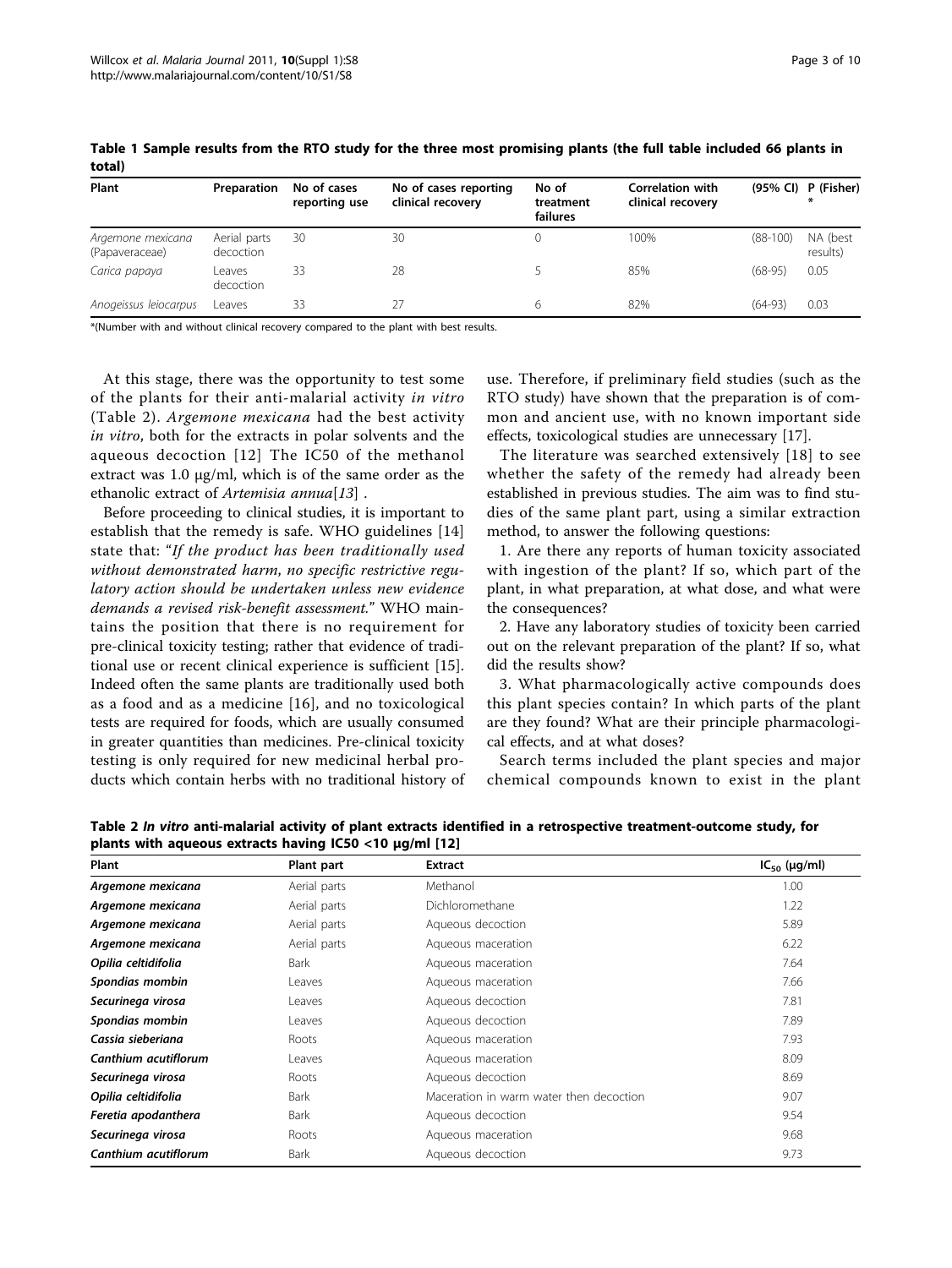(principally berberine for Argemone mexicana). None of the existing databases or books can cover all published information on a given topic, and therefore as many sources of information as possible were consulted: firstly freely available online databases [\[19,20\]](#page-9-0); then reference books such as pharmacopoeiae and similar monographs [[21\]](#page-9-0), and texts on plant toxicology and herbal medicine safety [\[22-24](#page-9-0)]; and finally, other databases: EMBASE, CAB Global Health, and the Allied and Complementary Medicine database.

In the case of Argemone mexicana, the literature search revealed no toxicology studies but there were reports of "epidemic dropsy" in India attributed to the ingestion of the seed oil containing sanguinarine, as a contaminant in culinary oils [[25](#page-9-0)]. This was of some concern, therefore the traditional healer was asked to remove seed capsules from the preparation used for clinical studies in Mali. However, there were no references to toxicity from an aqueous decoction of the leaves and stems (which was the traditional preparation in question), and this remedy was reported in the ethnobotanical literature as being used in Benin, Mali, India and Colombia [[26-29\]](#page-9-0).

# Stage 2: Dose-escalating clinical study

As patients were using the remedy in any case, and the literature search did not reveal any concerns, an observational cinical study was organized with a small number of patients. It is a prerequisite to conduct such a study in an area where patients are already taking the remedy, so that one is not proposing a new treatment (for example for a comparative prospective study – see below) without some clinical evidence of effect size and safety.

The traditional preparation was given to patients with uncomplicated malaria, who met the following criteria:

1. Inclusion criteria:

a. Symptoms of malaria (fever) within the last 24 hours

b. Parasitaemia >2000/mcl and <200 000 / mcl on microscopy

c. Informed consent of patient or parent

- 2. Exclusion criteria:
- a. Signs of severe malaria
- b. age <3 months
- c. pregnancy
- d. other concomitant febrile illness

e. administration of a full course of anti-malarial (modern or traditional) within the previous week

f. inability to return for follow-up.

Patients were followed up closely on days 1, 2, 3, 7, 14 and 28, and were advised to return immediately at any other time if their condition deteriorated. Monitoring included parameters of efficacy (temperature, symptoms, parasite counts) and safety (new symptoms/adverse

events, ECGs, and blood tests to monitor bone marrow function, renal function and liver function). The design of the whole study became a sequential follow-up of patients using, in the first group, a dose lower than the one traditionally used (but, at the time, proposed as the correct one by the traditional healer), then the bottom and top of the usual dose range (see Figure [1](#page-4-0)). In this way patients always received the best dose according to the current state of knowledge. If the incidence of important adverse effects reached an unacceptable level, the trial could of course be stopped. Compliance was monitored by direct observation of some doses of the treatment (the first dose of each of the first three days when the patient attended for follow-up) and by asking patients whether they had taken the recommended dosage during the rest of the day. Thus, it was also possible to assess whether the optimal dosage was realistic and feasible in the field.

The outcome measures chosen were appropriate to the context in which use of the phytomedicine was envisaged, which was a high-transmission area (Tables [3](#page-6-0) and [4](#page-6-0)). In low transmission areas, the outcome recommended by WHO is "Adequate Clinical and Parasitological Response" (ACPR) which includes a requirement that the parasite count by day 3 is reduced to <25% of baseline, and that total parasite clearance is achieved by day 7 and maintained through to day 28 [[30\]](#page-9-0). Although WHO now also recommends total parasite clearance in all situations, this may not be necessary in high transmission areas where the population develops partial immunity in early life, and is rapidly re-infected even if parasite clearance is achieved. In such high transmission areas, the most useful outcome measures are clinical rather than parasitological. One such is the rate of "adequate clinical response" (ACR, see table [3\)](#page-6-0), which is a modification of ACPR. The criterion that parasitaemia on day 3 should have decreased to <25% of that on day 0 was designed for fast-acting drugs, such as chloroquine and artemisinin derivatives. It is not an essential criterion for testing slower-acting drugs, such as quinine and herbal remedies, and therefore can be omitted for such trials [\[31\]](#page-9-0). If patients clinically worsened or did not recover (i.e. "treatment failures") they were given an alternative treatment (the nationally recommended antimalarial).

The idea of dose escalation was developed by chance. The original intention was to observe a cohort of patients being treated by a traditional healer at a dose decided by the healer. However, it soon became clear that the dose initially chosen by the healer ( $A'' =$  one glass a day for 3 days) was insufficient, with an ACR in only 35% of patients. When questioned why he had chosen this dose, the healer replied that he thought it was "more scientific" (perhaps because it is similar to the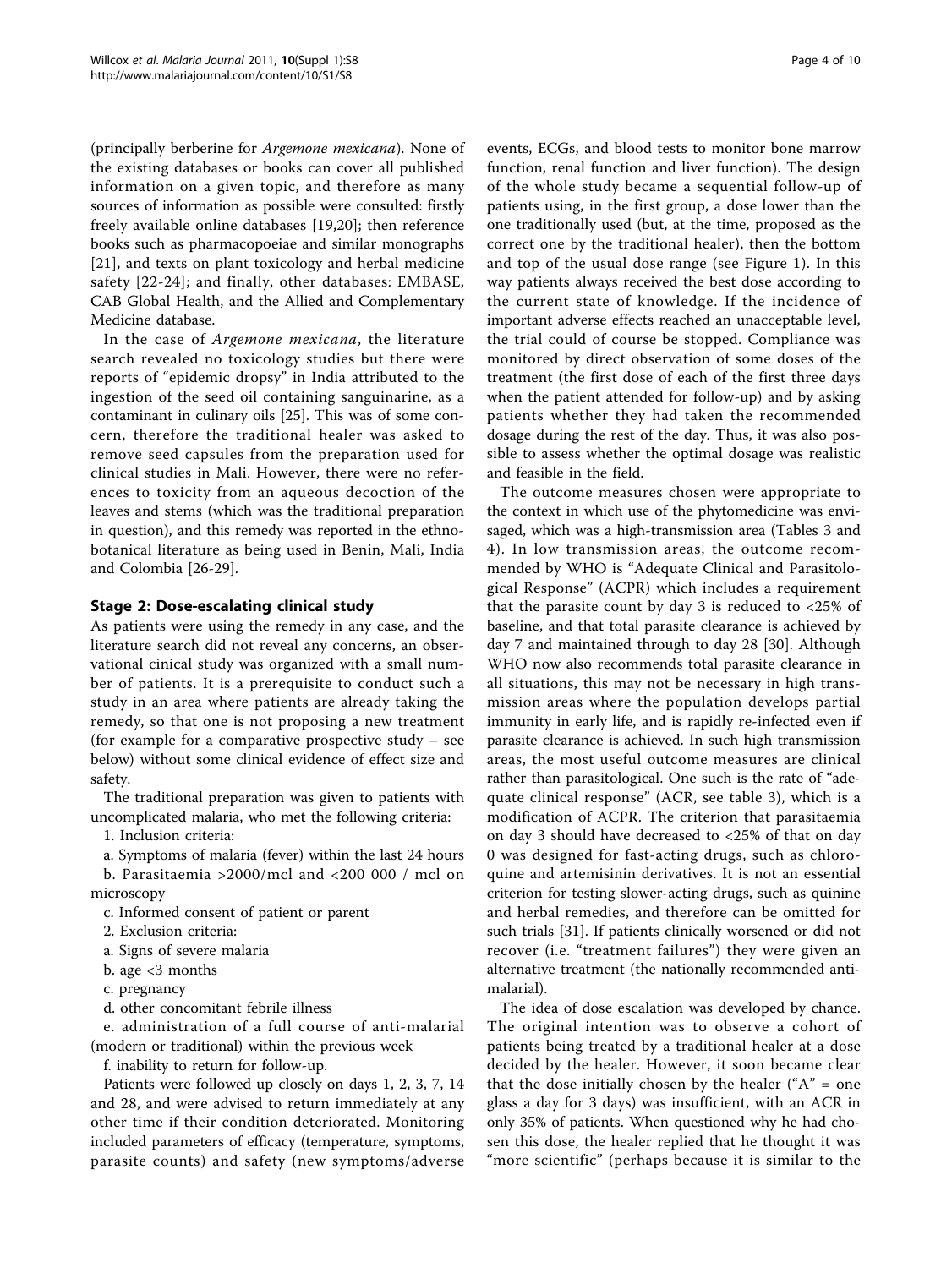<span id="page-4-0"></span>

dosage of chloroquine, which is given once daily for three days). He then revealed that in fact he normally told patients how to prepare the remedy, and advised them to drink as much of it as possible. Therefore two other standard doses were agreed: one glass twice a day for 7 days (B), and one glass 4 times a day for the first 4 days, followed by one glass twice a day up to 7 days (C). Increasing the dose from A to B improved the efficacy (the proportion of patients with ACR increased from 35% to 73%) without an increase in adverse effects. However, at the maximal dose, there was no additional benefit (ACR in 65%), and two patients developed a prolonged QTc interval on their ECG. Thus an intermediate dose (B) was chosen as the safest and most effective to take forward into the next stage [\[32](#page-9-0)].

A voucher specimen of the plant harvested for making the phytomedicine was deposited in the herbarium of the Department for Traditional Medicine. Thin-layer chromatography of the plant extract (methanol) and of the decoction was used to identify already published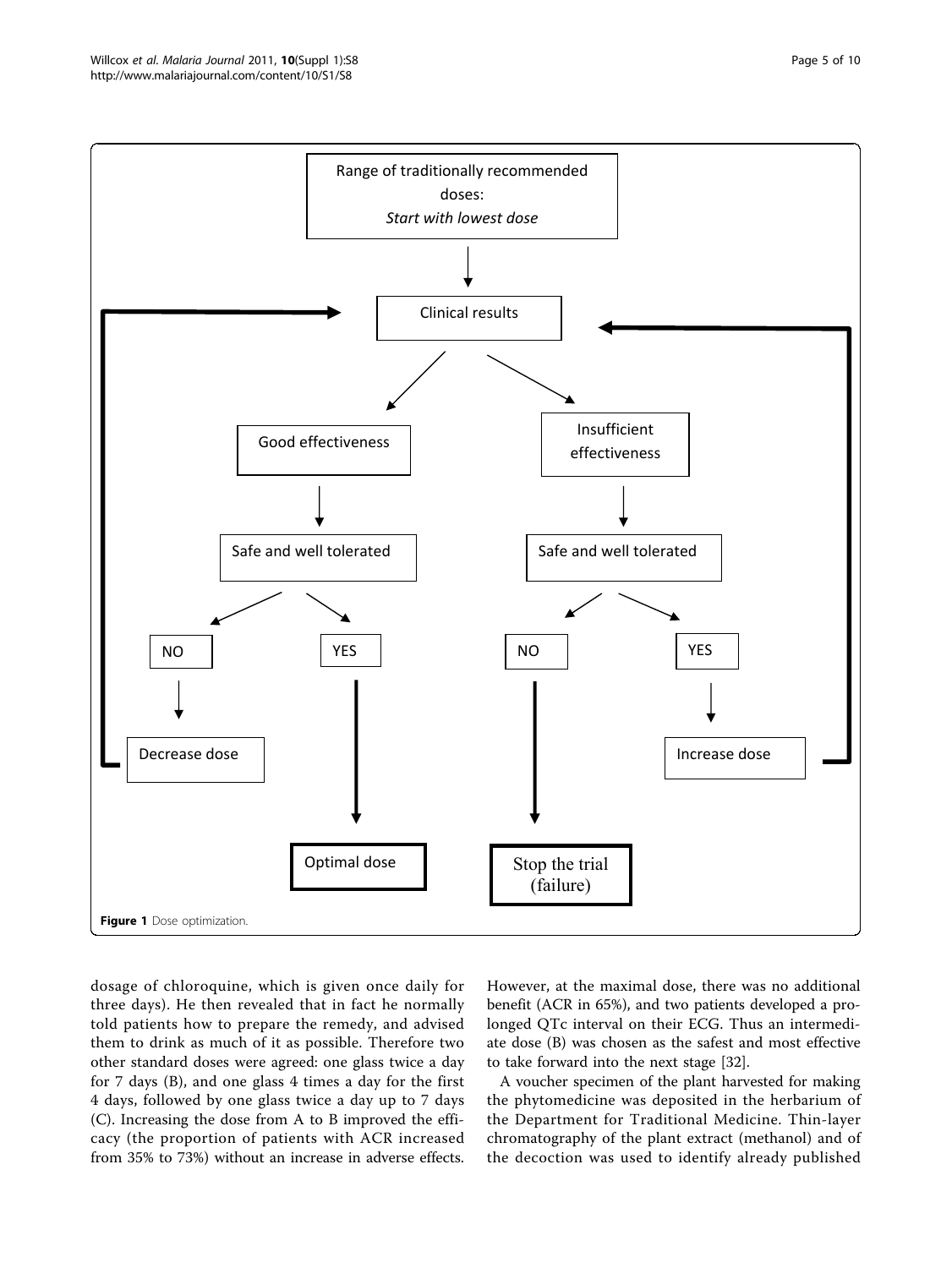

constituents. This preliminary study was subsequently confirmed by HPLC and mass spectroscopy. Berberine and sanguinarine were detected in the methanol extract but sanguinarine was not detectable in the decoction. Lyophilized samples of the phytomedicine used were kept for reference, and future phytochemical fingerprinting.

Although according to WHO guidelines it would not have been necessary, the opportunity arose to conduct toxicological studies. These were conducted in parallel

with the dose-escalating clinical trial. The LD50 of the freeze-dried decoction of the aerial parts was determined twice in two different laboratories which both showed that it was >3000mg/kg, as no rats or mice were adversely affected even by this high dose [[33,34](#page-9-0)]. There is always a concern that some toxic ingredients are not absorbed in rodent species, but this was reassuring in the context of a long history of use of the leaf decoction in humans, with no reported toxicity.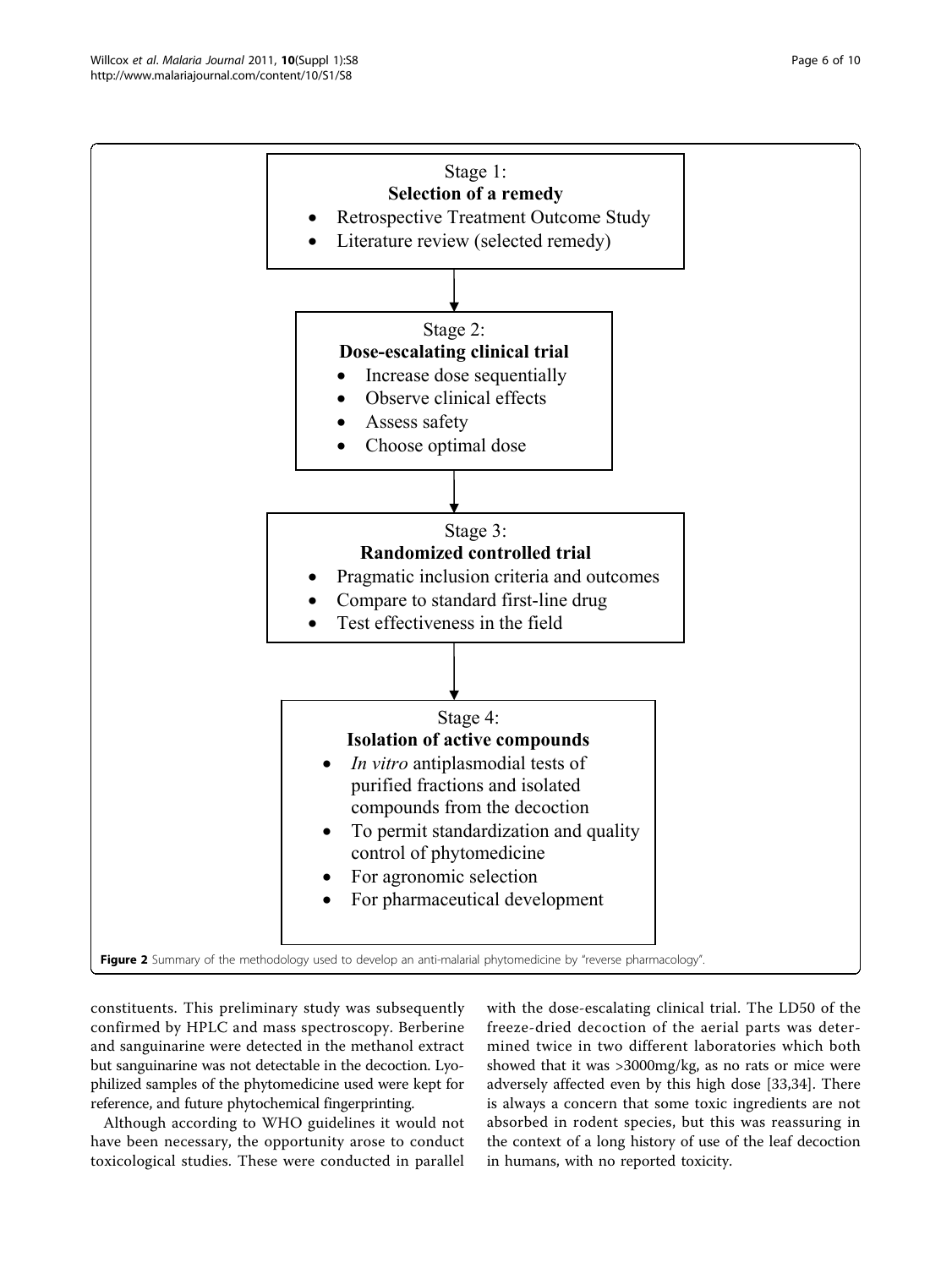# <span id="page-6-0"></span>Table 3 Modified classification of treatment outcomes for trials on herbal antimalarials in high transmission areas [\[31](#page-9-0),[43\]](#page-9-0)

### Adequate Clinical Response(ACR)

On day 14, without previously meeting any of the criteria of Early Treatment Failure or Late Treatment Failure:

• Either absence of parasitaemia irrespective of axillary temperature • Or axillary temperature <37.5°C and no history of fever in the last 24 hours irrespective of the presence of parasitaemia

#### Early Treatment Failure(ETF)

• Development of danger signs or severe malaria on Day 1, Day 2 or Day 3, in the presence of parasitaemia;

• Parasitaemia on Day 2 higher than Day 0 count irrespective of axillary temperature;

• Parasitaemia on Day 3 with axillary temperature ≥ 37.5 °C; afebrile patients with parasitaemia on day 3 ≥25% of count on day 0 will NOT be counted as early treatment failures, but will be observed closely

#### Late Treatment Failure(LTF)

• Development of danger signs or severe malaria after Day 3 in the presence of parasitaemia, without previously meeting any of the criteria of Early Treatment Failure

• Presence of parasitaemia and axillary temperature ≥ 37.5 °C (or history of fever) on any day from Day 4 to Day 14, without previously meeting any of the criteria of Early Treatment Failure

## Stage 3: Randomized controlled trial (RCT)

As results from all previous stages were encouraging, the aim at this stage was to test the effectiveness of the phytomedicine in the field. In Mali, the objective was to develop a phytomedicine for home-based management of malaria (HMM), with the aims of symptomatic improvement and preventing severe malaria. The vision was that, if effective, the plant could be recommended to communities to be cultivated and prepared locally as a first-line treatment for presumed malaria. Therefore, the inclusion criteria for the RCT reflected this: all patients with presumed malaria (history of fever during the last 24 hours, without another obvious cause, during the rainy season) were included.

It is not ethical to give placebo or no treatment to the control group, because falciparum malaria is potentially fatal and can progress rapidly, particularly in nonimmune patients. The most useful comparator is the nationally recommended first-line treatment. In most countries this is now an artemisinin combination therapy (ACT). In Mali it was artesunate-amodiaquine. Artemisinins are the most effective and rapid antimalarial drugs ever discovered, so it is not realistic to aim for a herbal treatment to outperform an ACT. Rather the aim should be non-inferiority for the selected appropriate outcome measures, or at least reaching a certain pre-defined level of effectiveness.

The outcome measures are summarized in table 4 and the results in table [5.](#page-7-0) The primary outcome measure was "clinical recovery" at day 28, without the need for a second-line treatment. Over 28 days, second-line treatment was not required for 89% (95% CI 84.1–93.2) of patients on A. mexicana, versus 95% (95% CI 88.8–98.3) on artesunate-amodiaquine. An important secondary outcome measure was incidence of severe malaria, which is the most important outcome in public health terms. Large numbers of patients are needed in order to demonstrate non-inferiority, because severe malaria is a relatively uncommon event. However another approach is to see whether the incidence of severe malaria is kept below a pre-specified level in both groups [[35\]](#page-9-0). In a previous study in a similar context, age-specific incidence (age <5 years) of severe malaria in untreated patients with presumed malaria was about 11%, and in patients treated at home with chloroquine (the standard treatment at that time) was about 5% per month [[36\]](#page-9-0). The aim was, therefore, to keep the age-specific incidence of severe malaria (in patients aged <5 years) below 10%, and ideally ≤5%, in both groups. A sample of 300 patients was needed to answer this question (100 patients treated with ACT and 200 with A. mexicana decoction); an unequal randomization ratio was chosen in order to collect, with equal means, more information on the less known treatment. The observed age-specific incidence of severe malaria (in children aged 0-5 years)

Table 4 Outcome measures used in a high-transmission area

| Study                                                  | <b>Primary Outcome</b>                                                                            | Secondary outcomes                                                             |  |
|--------------------------------------------------------|---------------------------------------------------------------------------------------------------|--------------------------------------------------------------------------------|--|
| Observational study: Dose-escalating<br>clinical trial | % of patients with Adequate Clinical Response at d14 in<br>each dosage group (= dose response)    | % of patients with Adequate Clinical Response<br>at d28                        |  |
|                                                        |                                                                                                   | % of patients with total parasite clearance at<br>days 14 and 28               |  |
|                                                        |                                                                                                   | % of patients experiencing adverse effects                                     |  |
| Experimental study: Pragmatic                          | 'clinical recovery' at day 28 without need for re-treatment<br>with the second-line anti-malarial | Axillary temperature <37.5'C at day 14                                         |  |
| Randomized Controlled Trial                            |                                                                                                   | Age-specific incidence of severe malaria days<br>0-28 (patients aged <5 years) |  |
|                                                        |                                                                                                   | incidence of new clinical episodes of malaria<br>$d15-28$                      |  |
|                                                        |                                                                                                   | Mean haematocrit at day 28                                                     |  |
|                                                        |                                                                                                   | % of patients experiencing adverse events                                      |  |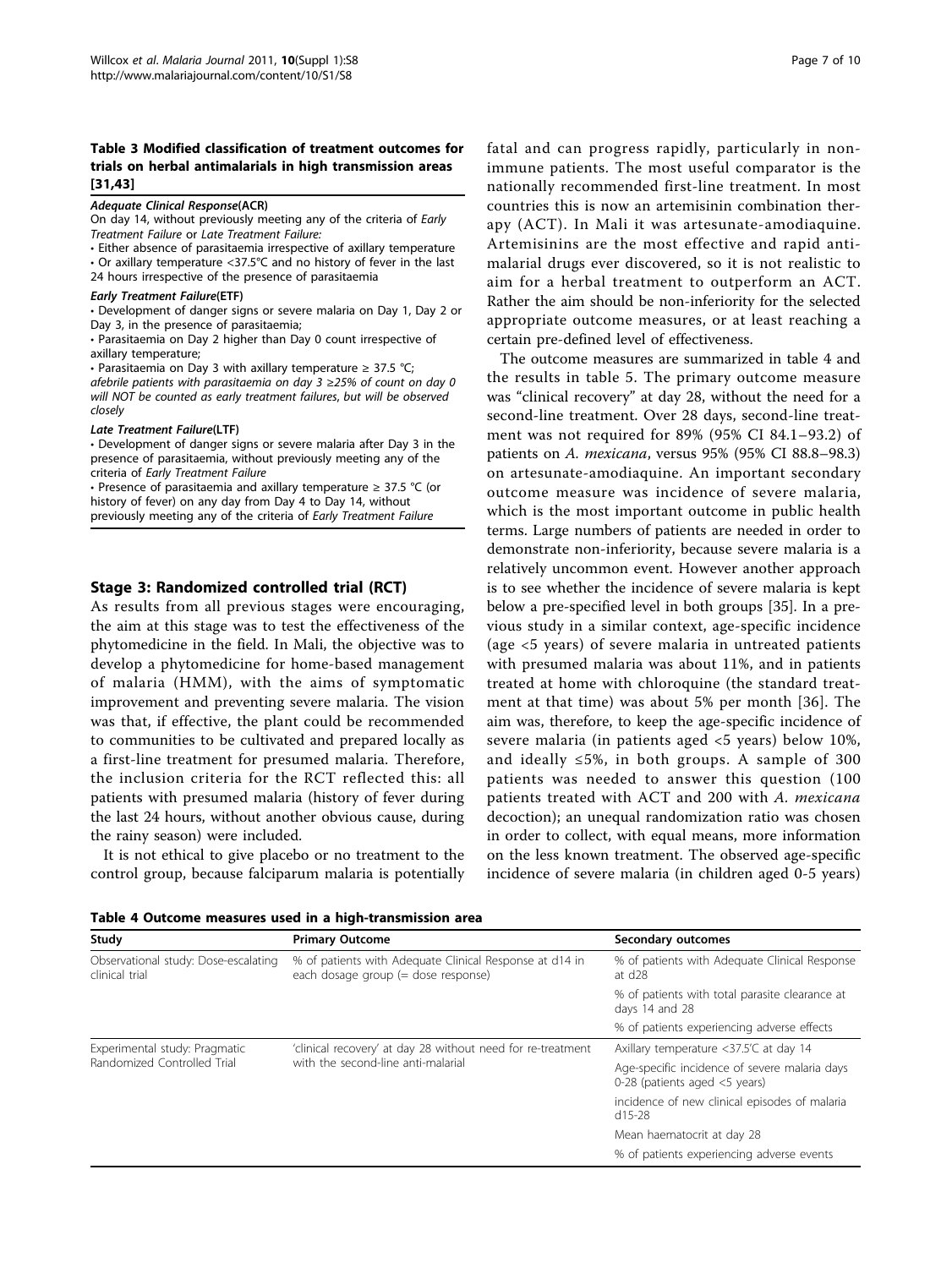<span id="page-7-0"></span>Table 5 Oucomes of treatment of uncomplicated malaria by a village health worker with Argemone mexicana decoction (AM ) or Artemisinin Combination Therapy (ACT ) as first-line anti-malarial (% and 95%CI) [\[35](#page-9-0)]

|                                                | AM group               | ACT group             |
|------------------------------------------------|------------------------|-----------------------|
| No need for 2nd line treatment                 | $89.3\%$ (84.1 - 93.2) | $95\%$ (88.8 – 98.3)  |
| T <37.5 °C (**) at day 14                      | $93.9(89.3 - 96.7)$    | $97.0$ (91.6 - 99.4)  |
| T <37.5 $°C$ at day 28                         | $96.9(93.5 - 98.9)$    | $99.0$ (94.6 - 100.0) |
| Severe malaria >5yo                            | $0(0 - 1.83)$          | $0(0 - 3.62)$         |
| Severe malaria (0-5 yo)                        | $1.9\%$ (0.2 - 6.7)    | $1.9\%$ (0.05 - 10.3) |
| Severe malaria (all ages) - Coma / convulsions | $0(0 - 1.83)$          | $0(0 - 3.62)$         |
| Adverse effects                                | 14.2% (9.7 - 19.9)*    | 18.8% (11.7 - 27.8)*  |
| New episode (day 15-28) (parasite positive)    | $12.8\% (8.4 - 18.3)$  | $9.9\%$ (4.9 - 17.5)  |

\*Most common adverse effects : Cough and diarrhoea with AM, vomiting with ACT.

\*\*Temperature in degree Celsius.

was 1.9% in both groups (Argemone mexicana and ACT) over the first 28 days of follow-up. The follow-up was extended to three months, and over this time the agespecific incidence of severe malaria was 2% per month in the herbal group and 1% per month in the ACT group. With 95% confidence, the age-specific incidence of severe malaria in both groups was <6% per month[\[37](#page-9-0)].

# Stage 4: Isolation and testing of active compounds

This is the last step of "reverse pharmacology". A phytomedicine can be developed without isolating an active ingredient, but it is useful to do this for two reasons. First and foremost there needs to be a phytochemical marker for quality control and standardization of the herbal medicine, and also to permit agronomic selection of the best plants. Secondly it is possible that a new modern drug could be developed in parallel by the pharmaceutical industry. However it makes more sense to do this after the clinical safety and effectiveness have already been demonstrated, as chances may be higher that the isolated compound (or a derivative) will also be safe and effective. Much time and money is wasted in developing drugs which turn out to be unsafe or ineffective in humans [\[38](#page-9-0)].

Isolating pure active ingredients from a phytomedicine is not straightforward. Most phytomedicines contain several compounds with additive or synergistic activities, or even pro-drugs. Argemone mexicana contains at least three protoberberine alkaloids in similar amounts (around 0.5% in the plants from Mali) with similar antimalarial activity: berberine, protopine and allocryptopine  $(IC50$  in vitro = 0.32, 0.32 and 1.46 mcg/ml respectively) [[39](#page-9-0)]. Whereas all are active in vitro, the absorption of berberine is poor in some animal models, although it can be improved by P-glycoprotein inhibitors [[40](#page-9-0)]. It is not known whether A. mexicana contains any P-glycoprotein inhibitors, but if it does, their concentration would also be important. The pharmacokinetics of

protopine and allocryptopine have not yet been studied in humans, so it is not known which of these is the best marker, or whether there is synergy between them (in which case maybe all should be used as markers). Unlike berberine, protopine and allocryptopine show a good selectivity for *Plasmodium* and their cytotoxicities are low [[39\]](#page-9-0). Since preliminary in vivo tests using freeze dried AM decoction were unsuccessful both in mouse and in rat models (Plasmodium berghei and Plasmodium chabaudi respectively, unpublished results), the plan is now to study the in vitro antiplasmodial activity of plasma samples from healthy volunteers to identify plant substances or metabolites involved in such activity.

# **Discussion**

While developing new compounds from natural products could be an important source of new antimalarials in the long term, it is also possible to develop standardized and validated phytomedicines more quickly and cheaply. The scheme used has already saved considerable time and money in developing a new herbal anti-malarial in Mali. Since the studied plant is a pantropical weed, results of such a research programme could be applied in many countries, provided there is local quality control of the plants.

It is of paramount importance to conduct such research in an ethical manner, and all the clinical trials were submitted and approved by an ethics committee. To be ethical, a non-inferiority trial needs to test a strategy that could be sustained after the end of the research. During the study there must be proper safeguards in place to ensure the safety of the patients, so a medical team was stationed in the village for the whole period to give immediate care when required. The result was to inform the villagers which of their traditional remedies has been clinically shown to be an effective anti-malarial, at what dose, what precautions are necessary in its preparation, and that they should rapidly seek modern medical treatment if they do not improve or if danger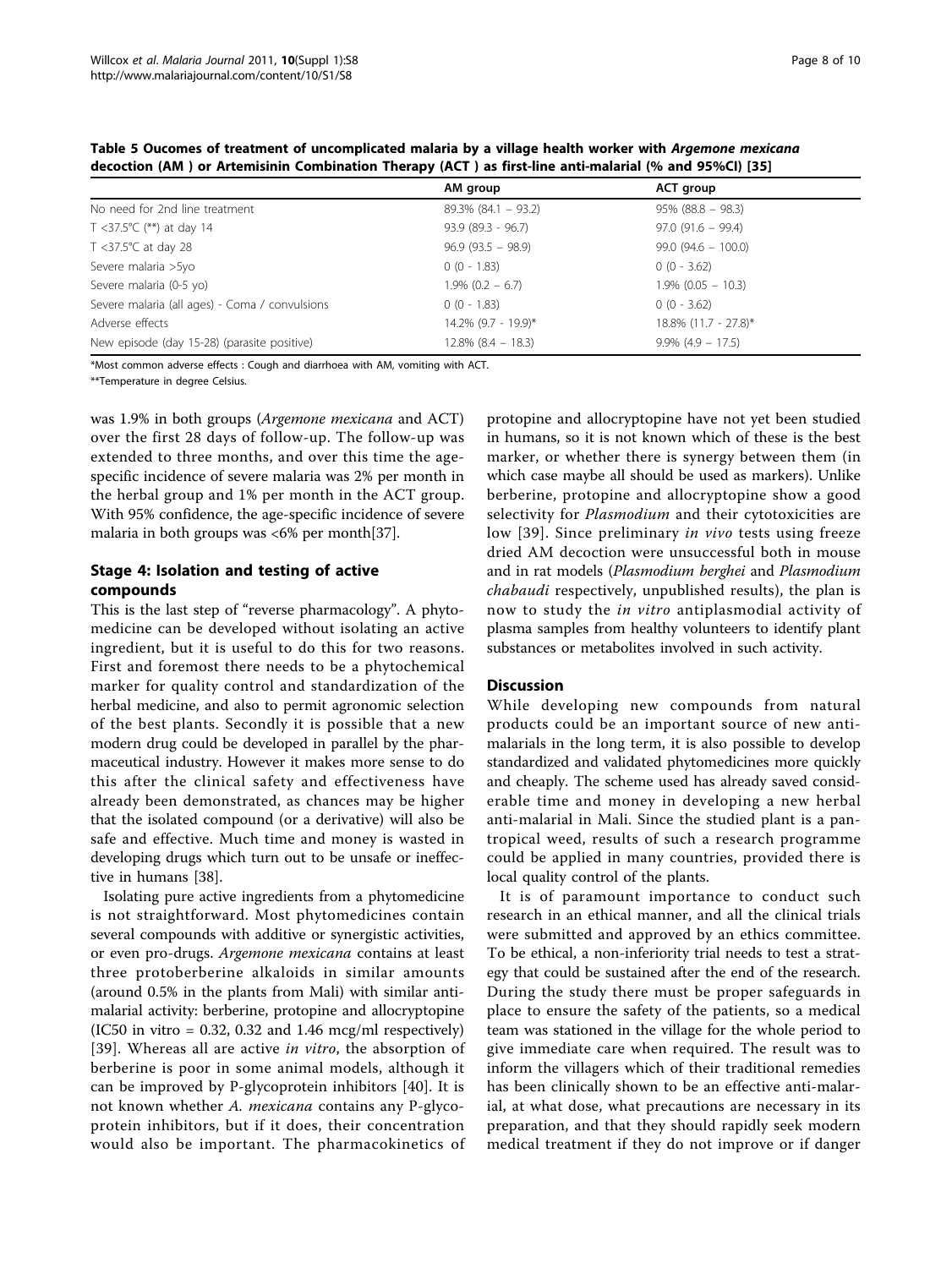signs appear. It is likely that this knowledge is of more benefit in the long term, and so more ethical, than a short-term unsustainable intervention. This hypothesis will be tested in future research on the public health impact of such information.

With the benefit of hindsight, there are some improvements which could be made to the scheme. In the initial selection of the plant, the determining factor should be the observed treatment-effect correlation in the RTO rather than the in vitro activity, which can be misleading. In this case the in vitro activity was largely attributable to berberine, which is poorly absorbed, and is probably not (or not directly) responsible for the activity in humans.

In the dose-escalating study, it would have been better to start by consulting those familiar with the remedy about the minimum and maximum doses which patients can take, to ensure that the traditional healer was proposing his usual range of doses for the study. Based on this information, two or three different standard dosages of the phytomedicine could be defined in advance in the trial protocol. Of course, the same inclusion criteria must be used throughout the trial, so that the patients in each group are as similar as possible.

In other contexts the aim of treatment may be different. For example in Brazil, Artemisia annua infusion is being tested as a backup for situations in which the recommended first-line treatment is not available. These include stock-outs of standard drugs, and remote areas which are not reached by the healthcare infrastructure. Brazil is a low transmission area, and total parasite clearance is considered mandatory. In this context ACPR is the chosen outcome measure.

Other phytomedicines for malaria have already been developed and are government-approved in Burkina Faso (Cochlospermum planchonii root decoction), in Ghana (Cryptolepis sanguinolenta root infusion) [[41\]](#page-9-0), and in the Democratic Republic of Congo (Artemisia annua Anamed leaf infusion). Much of the development work has already been done on these: their safety has been demonstrated and they seem efficacious in preliminary clinical trials. However further work is needed to decide how they would fit into public health strategies for control or elimination of malaria. It is important to develop cheap and reliable tests for quality control and standardization of plant material. Larger scale clinical trials are needed, including children who are most at risk of severe malaria, if they are intended to be future users of a validated and officially recommended phytomedicine. This is not the case in Mali, where it has been proposed to test on a small scale a health policy including *Argemone mexicana* decoction for the homebased management of malaria in patients aged over five years in high transmission areas, thereby saving ACTs for children aged five years and under [[35\]](#page-9-0).

There is a range of other promising anti-malarial phytomedicines which could be developed much faster and more cheaply than new chemical compounds, because preliminary work has already provided some information on their safety and efficacy [\[42](#page-9-0)]. Such phytomedicines could be considered not only for treatment of malaria but also for prophylaxis and intermittent presumptive treatment. The proposed methodology could also be adapted to develop herbal prophylactics, starting from good ethnomedical observation and progressing though clinical studies (although the protocols would be different from those described here, which are designed to evaluate potential treatments).

Funding organizations should support the possibility of developing new types of medicines, including phytomedicines, rather than restricting funding only to conventional development of isolated active compounds. Sustainable public health improvement in remote areas is a key consideration in such a discussion. Innovative Public Private Partnerships could also be considered with companies already expert in the production of standardized phytomedicines.

#### Acknowledgements

We are very grateful to the fieldwork staff, in particular Mr Diafara Berthé and Mr Youssouf Berthé, for their hard work in the field. We wish to thank the inhabitants of Missidougou village, in particular chief Tiemoko Bengaly, without whose open and enthusiastic collaboration the clinical trials would not have been possible. We also thank the staff of the Paediatric ward of Sikasso Hospital for their help in the management of severe malaria patients. We thank Prof Reto Brun and his team at the Swiss Tropical Institute who did the in vitro tests of antiplasmodial activity, and Bernard Burnand and André Rougemont in Lausanne and Geneva Universities for constructive comments on the research protocols and results. We would like to thank the staff and doctoral students of the Département de Médecine Traditionnelle who contributed to this work, in particular Mr Fagnan Sanogo, Dr Pakuy Pierre Mounkoro, Dr Drissa Sangaré, Dr Sanoussy Daffé, Dr Oumar Sidibe, and Dr Florent Dackouo. We are very grateful to the Malian health authorities, the National Malaria Control Programme, the PSDS office and Olivier Martin from the "Mali-Genève" research group in Sikasso for their support and collaboration at all stages of this work. The research was funded by the Swiss Agency for Cooperation and Development, and publication of this article was funded by the Department of Primary Health Care of the University of Oxford. This article has been published as part of Malaria Journal Volume 10 Supplement 1, 2011: Natural products for the control of malaria. The full contents of the supplement are available online at [http://www.malariajournal.com/supplements/10/S1.](http://www.malariajournal.com/supplements/10/S1)

#### Author details

<sup>1</sup>Department of Primary Health Care, University of Oxford, UK. <sup>2</sup>Research Initiative for Traditional Antimalarial Methods, Oxford, UK. <sup>3</sup>Institut de Médecine Sociale et Préventive, Geneva University, Switzerland. <sup>4</sup>Département de Médecine Traditionnelle, Bamako, Mali. <sup>5</sup>Aidemet NGO, Bamako, Mali.

#### Competing interests

The authors declare that they have no competing interests.

Published: 15 March 2011